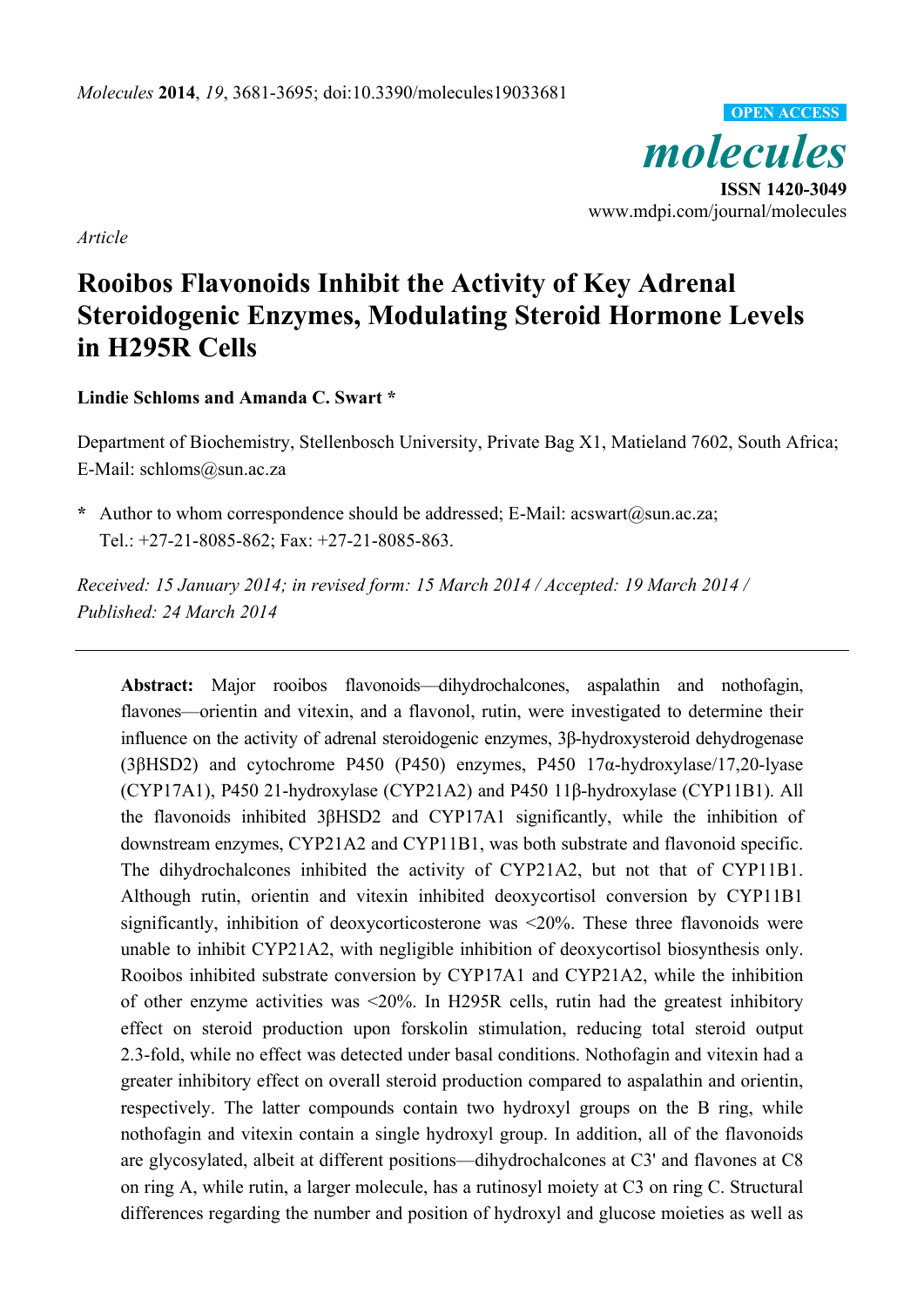structural flexibility could indicate different mechanisms by which these flavonoids influence the activity of adrenal steroidogenic enzymes.

**Keywords:** *Aspalathus linearis*; rooibos polyphenols; adrenal steroidogenesis; cytochrome P450 enzymes; UPLC-MS/MS; adrenal H295R cells; cortisol; metabolic disorder; structure-activity relationship; stress

# **1. Introduction**

Flavonoids are a diverse group of plant-derived polyphenols that occur naturally in fruits, vegetables, teas and herbs. These secondary plant metabolites have been shown to exhibit potent anti-oxidant activities, scavenging reactive radicals that cause cellular damage associated with many diseases and clinical conditions. Flavonoids, often referred to as phytoestrogens due to their structural similarity to estrogen and ability to bind the estrogen receptor, may have implications in various clinical conditions and hormone-dependent cancers [1,2]. Although flavonoid polyphenols are generally associated with beneficial health properties, it has been suggested that when consumed in high dosages, flavonoids may act as pro-oxidants and mutagens resulting in cytotoxicity. One such flavonoid, apigenin, a common dietary flavone which exhibits anti-inflammatory, anti-oxidant and anti-carcinogenic properties, was recently shown to induce oxidative stress, causing liver damage in Swiss mice following administration of high dosages of the compound [3,4]. Flavonoids have also been shown to modulate key enzymes in adrenal steroidogenesis, affecting steroid hormone biosynthesis in the mineralocorticoid, glucocorticoid and adrenal androgen pathways [5–8]. Abnormal adrenal steroid hormone levels impact on human health, leading to a broad spectrum of clinical conditions. Chronically elevated cortisol levels have, for example, been associated with metabolic disorders such as visceral obesity, insulin resistance, hypertension, cardiovascular disease and type 2 diabetes [9]. Clinical strategies employed in the treatment of diseases associated with endocrine disorders and cancers include selective inhibitors of either the enzymes catalysing adrenal steroid biosynthesis and metabolism or antagonist activity at steroid receptor level [10]. Diets supplemented with flavonoid-rich plant based foods and beverages may influence the endocrine system and impact on metabolic diseases.

Rooibos, a polyphenol-rich herbal tea prepared as an infusion from the stems and leaves of the plant *Aspalathus linearis*, has traditionally been used to aid in the alleviation of sleeplessness, anxiety and nervous tension, ailments related to stress and physiological conditions generally associated with high cortisol levels. Our previous studies showed that rooibos and specific flavonoids inhibit cytochrome P450 (P450) enzymes and cortisol production [8,11].

*In vitro* studies in COS-1 cells have shown that unfermented rooibos extract as well as the two rare dihydrochalcones, aspalathin and nothofagin, significantly inhibited P450 17α-hydroxylase/17,20 lyase (CYP17A1) and P450 21-hydroxylase (CYP21A2), while also significantly reducing the levels of cortisol in forskolin stimulated adrenal H295R cells. Even though aspalathin and nothofagin are the two most abundant flavonoids in unfermented rooibos, they did not in all cases reflect the same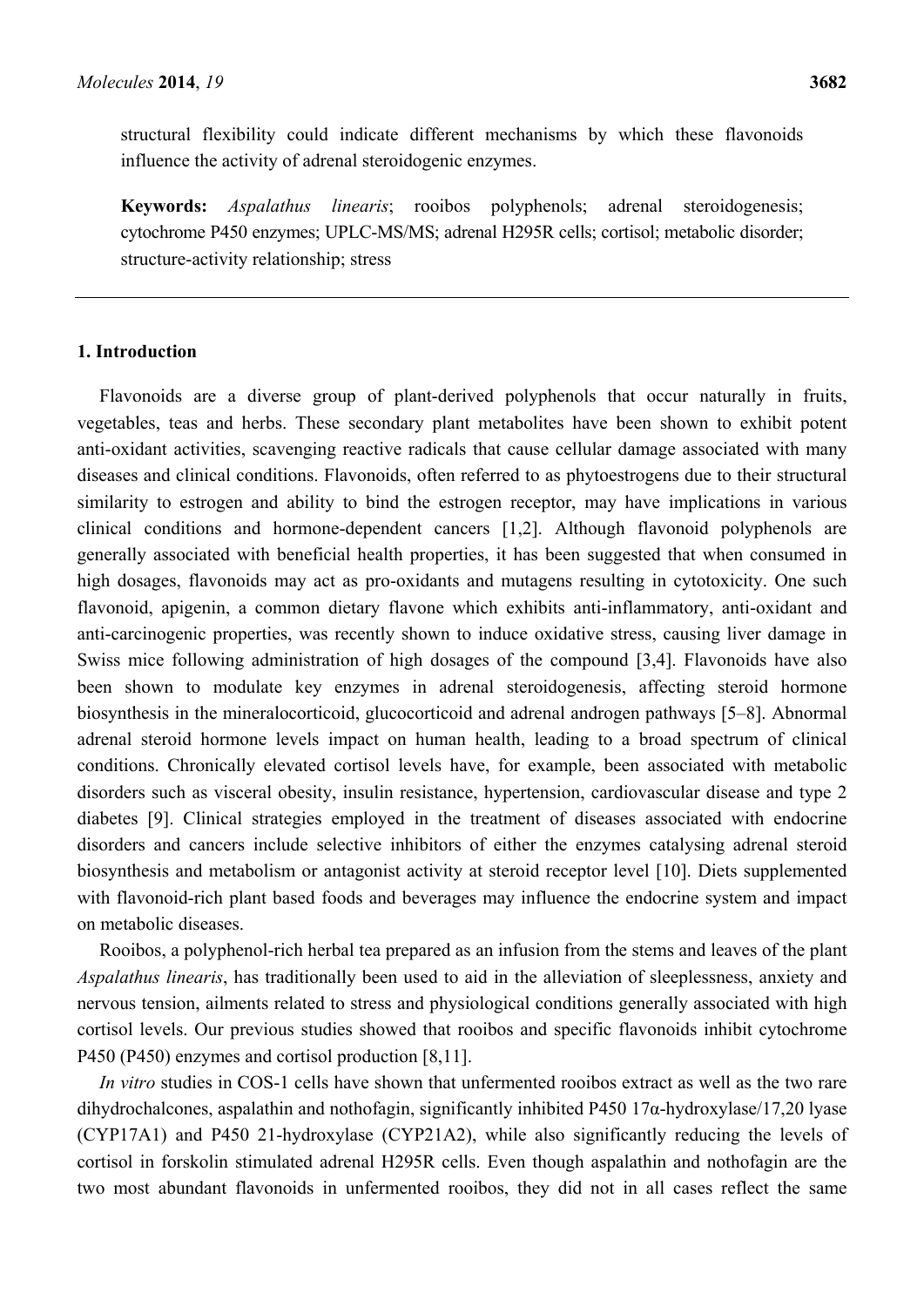inhibitory effect on steroid levels in H295R cells as brought about by the rooibos extract, suggesting that other compounds contribute to the overall effect of rooibos on adrenal steroidogenesis [8].

In the present study we continued our investigation into the influence of rooibos and polyphenolic compounds, belonging to three distinct classes of flavonoids, on adrenal steroidogenic enzymes. The five major rooibos flavonoids used in this study included the dihydrochalcones, aspalathin and nothofagin, their flavone analogues, orientin and vitexin, as well as the flavanol, rutin (Table 1). Due to the structural differences of the flavonoids, these compounds may interact differently with the steroidogenic enzymes thus affecting steroid hormone biosynthesis in the adrenal. We therefore determined the inhibitory effect of rooibos flavonoids on enzymes that play a key role in adrenal steroidogenesis, 3β-hydroxysteroid dehydrogenase (3βHSD2), CYP17A1, CYP21A2 and 11β-hydroxylase (CYP11B1), as well as on overall steroid hormone production in the human adrenal H295R cell line under both basal and forskolin stimulated conditions.

| <b>Structure</b>                                     | Compound   | <b>Substitution</b>                                      |
|------------------------------------------------------|------------|----------------------------------------------------------|
| Dihydrochalcones                                     | Aspalathin | $R_1 = OH$ , $R_2 = C$ - $\beta$ -D-glucopyranosyl       |
| OH<br>B<br>OH<br>HO<br>∩<br>OН                       |            | Nothofagin $R_1=H$ , $R_2=C$ - $\beta$ -D-glucopyranosyl |
| Flavones                                             | Orientin   | $R_1 = OH$ , $R_2 = C$ - $\beta$ -D-glucopyranosyl       |
| OH<br>HO<br>2'<br>OH                                 | Vitexin    | $R_1=H$ , $R_2=C$ - $\beta$ -D-glucopyranosyl            |
| Flavonol<br>HO<br>3'<br>'OH<br>$2^{\circ}$<br>C<br>Ω | Rutin      | R=rutinosyl                                              |

**Table 1.** Chemical structures of the major rooibos flavonoids.

#### **2. Results and Discussion**

It has been widely reported that polyphenols exhibit a diverse range of beneficial biological effects, and as such, their consumption as part of the daily diet cannot be ignored. Although teas and herbal infusions contribute to the daily intake of dietary flavonoids, the pharmacological actions of these extracts cannot directly be attributed to single compounds within these beverages, unless identified and assayed in isolation. Flavonoids modulate steroid hormone biosynthesis and metabolism due to their interaction with steroidogenic enzymes, either inhibiting or stimulating specific enzymes [7,8]. We recently showed that unfermented rooibos extract influenced the steroid flux in the mineralocorticoid, glucocorticoid and androgen precursor pathways in human adrenal H295R cells under both basal and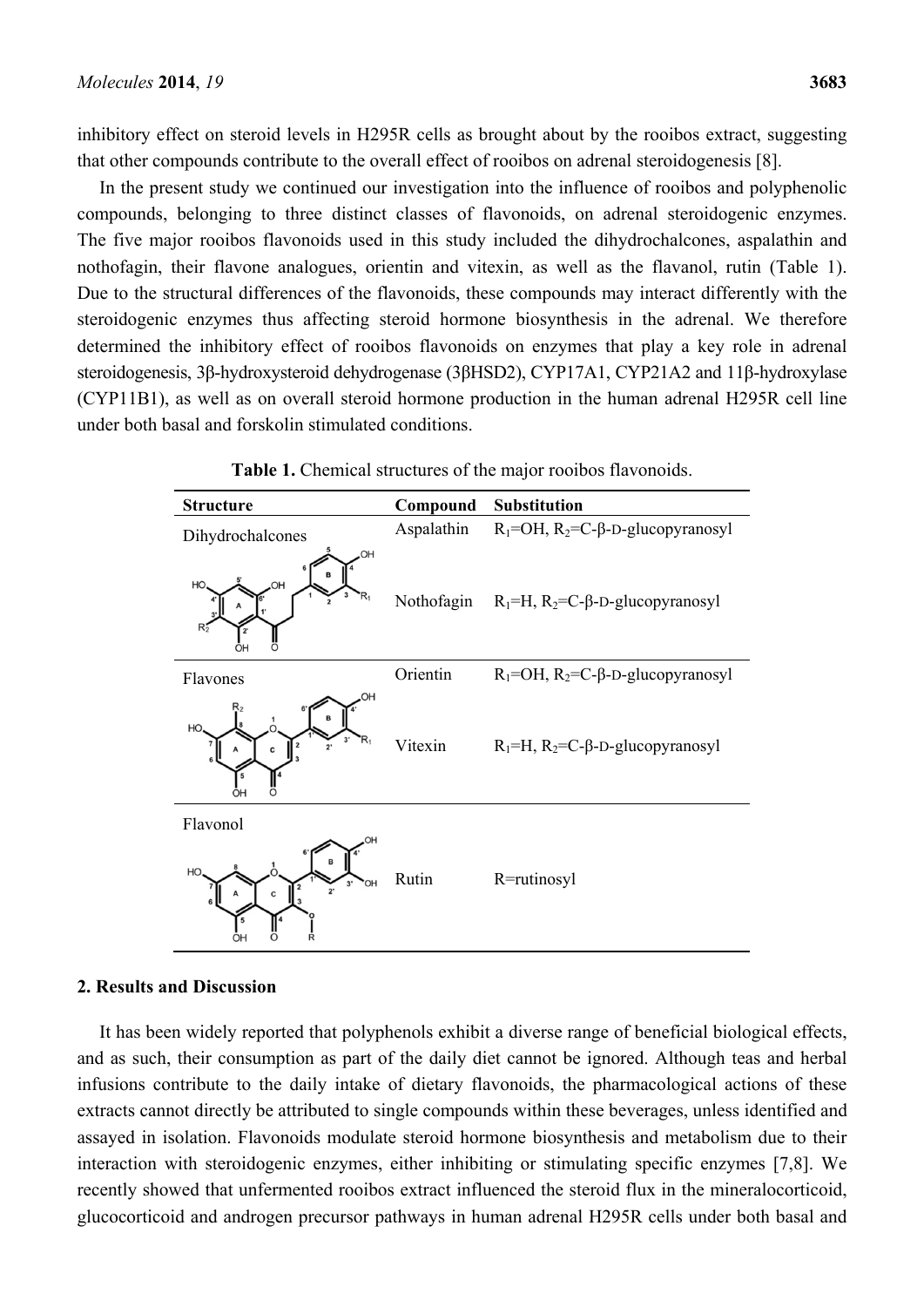forskolin stimulated conditions [8]. While the effect of flavonoid compounds on the flux through the adrenal steroidogenic pathways can be determined, the influence on specific enzymes in these pathways is less obvious due to upstream inhibition of steroid intermediates. In the present study, we assayed the effect of flavonoid compounds on individual steroidogenic enzymes as well as on steroid metabolite levels in H295R cells using ultra performance liquid chromatography/tandem mass spectrometry (UPLC-MS/MS).

*2.1. The Influence of Rooibos and Selected Flavonoid Compounds on Adrenal Steroidogenic Enzymes Expressed in Non-Steroidogenic COS-1 Cells* 

CYP17A1 plays a central role at the branch point in adrenal steroid biosynthesis, and together with 3βHSD2, determines the shunt of steroid metabolites in the glucocorticoid, mineralocorticoid and adrenal androgen pathways (Scheme 1).



**Scheme 1.** Steroid hormones produced in human adrenal cells.

CYP17A1 catalyses the 17α-hydroxylation of pregnenolone (PREG), yielding 17OH-pregnenolone (17OH-PREG), which is in turn converted to dehydroepiandrosterone (DHEA). These three metabolites are substrates for 3βHSD2, which catalyzes their conversion to progesterone (PROG), 17OH-progesterone (17OH-PROG), and androstenedione (A4), respectively, thereby shunting metabolites into the respective pathways. In addition, CYP17A1 also catalyses the conversion of PROG to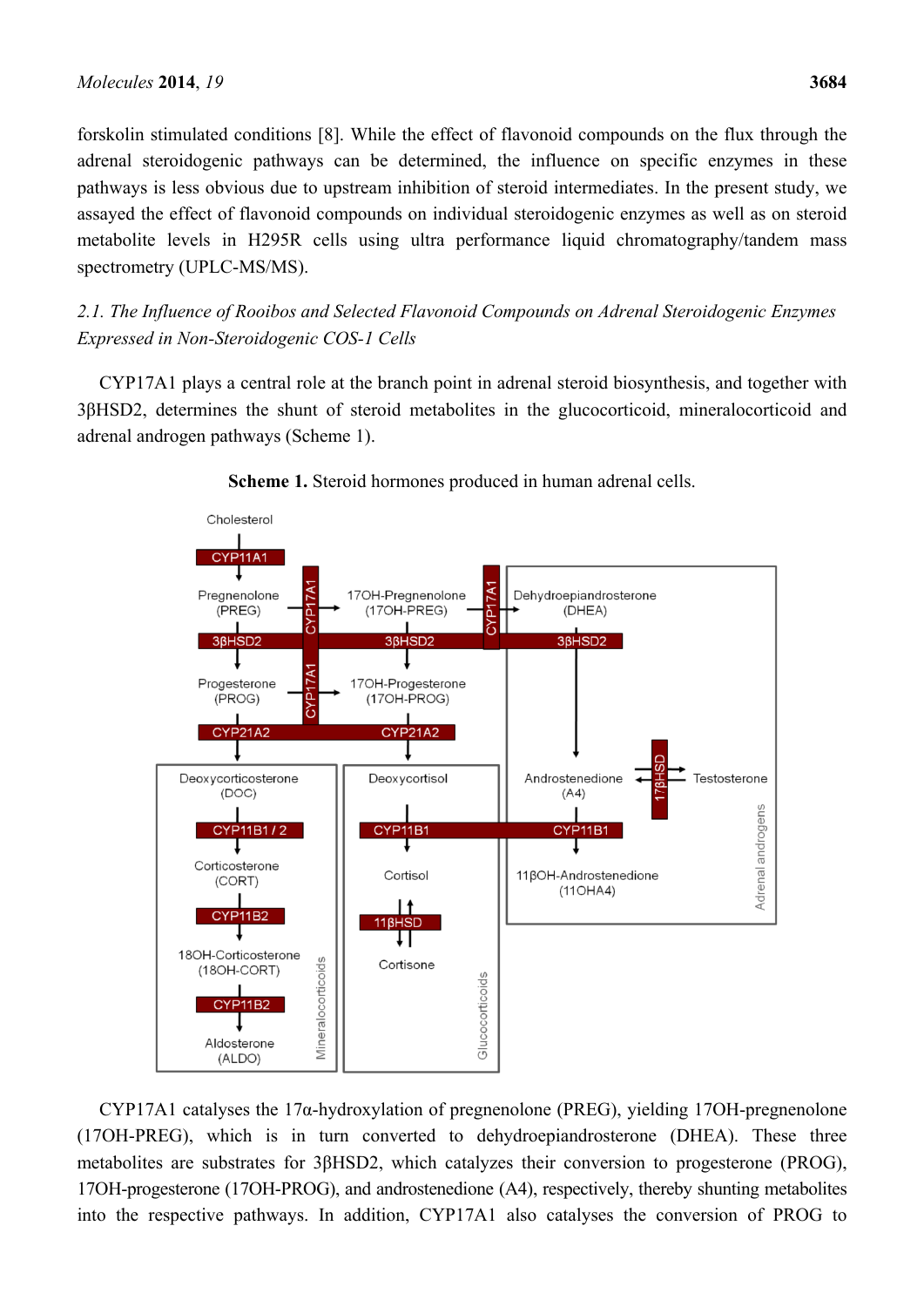17OH-PROG and 16OH-progesterone (16OH-PROG), with the latter not being further metabolized in the adrenal. PREG conversion by CYP17A1 was inhibited by all the flavonoid compounds assayed, with the compounds exhibiting similar inhibitory effects (Figure 1A). Although PREG conversion by 3βHSD2 was also inhibited by all the flavonoids assayed, rutin exhibited the greatest inhibitory effect, while vitexin had the lowest inhibitory effect, 2-fold lower than that of rutin (Figure 1B).

Figure 1. Substrate conversion  $(1 \mu M)$  in transiently transfected COS-1 cells in the absence and presence of rooibos extract  $(4.3 \text{ mg/mL})$  and selected flavonoids  $(10 \text{ µM})$ . CYP17A1 and CYP21A2 data adapted from [8].

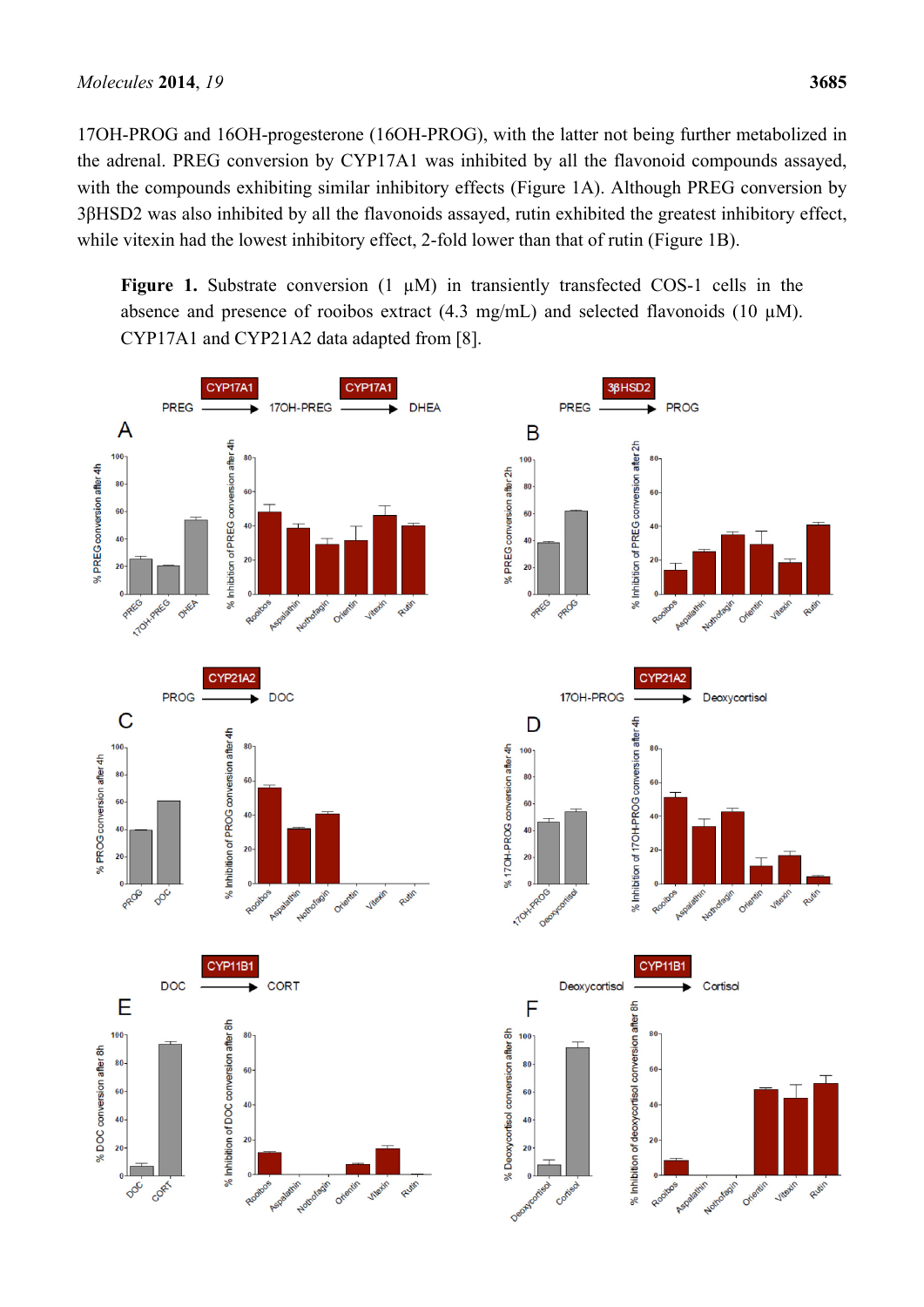CYP21A2 catalyzes the conversion of PROG and 17OH-PROG to DOC and deoxycortisol, respectively. In contrast to CYP17A1 and 3βHSD2, only the dihydrochalcones inhibited the activity of CYP21A2 significantly, with the flavones and rutin not influencing the conversion of PROG by CYP21A2 (Figure 1C). In the conversion of 17OH-PROG, however, these compounds displayed inhibitory effects below 20% (Figure 1D). Neither aspalathin nor nothofagin inhibited the conversion of DOC and deoxycortisol by CYP11B1 to their corresponding products, CORT and cortisol, respectively. The main structural difference between the dihydrochalcones and the other flavonoids assayed in this study is the structural flexibility of the molecules and the glucose moiety at C3' on ring A of the dihydrochalcones, which could interfere with the binding of the compounds to CYP11B1. Inhibition of CYP11B1 by vitexin, orientin and rutin, however, was substrate specific. While inhibition of DOC conversion was negligible (Figure 1E), inhibition of deoxycortisol conversion was significantly higher in the presence of rutin, orientin and vitexin (Figure 1F). The higher binding affinity of CYP11B1 for DOC compared to deoxycortisol may account for the negligible inhibition of the flavonoids on the conversion of DOC. CYP11B1 has been shown to exhibit a lower Km for DOC and its catalytic conversion is also characterized by a lower  $K_{cat}$ , 2-fold less than that of deoxycortisol conversion, clearly indicating that a single hydroxyl group influences the enzyme's affinity for its substrate, as well as the substrate turnover. It was suggested that the presence of the C17 hydroxyl group of deoxycortisol obstructs the entrance of deoxycortisol into the enzyme's active pocket [12].

While the rooibos extract exhibited the greatest inhibitory effect on CYP17A1 and CYP21A2, inhibition of the other enzymes was negligible. The inhibition of PREG conversion by CYP17A1 (Figure 1A) as well as the conversion of PROG (Figure 1C) and 17OH-PROG (Figure 1D) by CYP21A2 was similar  $(\pm 50\%)$  in the presence of the extract. However, the inhibitory effect of rooibos on PREG conversion by 3βHSD2 (Figure 1B) and DOC (Figure 1E) and deoxycortisol (Figure 1F) conversion by CYP11B1, was less than 20%. The inhibitory effects brought about by the individual flavonoid compounds (10  $\mu$ M) was not reflected in the inhibitory effects of the whole extract in all instances, even though the flavonoid concentrations within the rooibos extract ranged between  $27 \mu M$ and 1.4 mM. Although we assayed five of the major flavonoids present in rooibos, it is important to note that, to date, 46 flavonoid compounds have been identified in rooibos [13,14] which may possibly contribute to the data obtained in the presence of the extract. From the data it is clear, however, that the rooibos extract preferentially inhibits CYP17A1 and CYP21A2, two key enzymes at the branch point of adrenal steroidogenesis.

# *2.2. The Influence of Selected Flavonoids on Steroid Metabolism in Adrenal H295R Cells under Basal and Forskolin Stimulated Conditions*

In H295R cells, the dihydrochalcones and the flavones decreased the total steroid output under both basal and stimulated conditions, while rutin's effect was only detected in the presence of forskolin. Forskolin mimics the effects of ACTH by activating cAMP pathways in adrenal cells [15], stimulating steroidogenic enzymes and increasing steroid production. As expected, forskolin significantly increased the total steroid output to 11.1  $\mu$ M (2.8 fold), with the greatest inhibition being detected in the presence of rutin (Table 2). Both aspalathin and nothofagin significantly reduced basal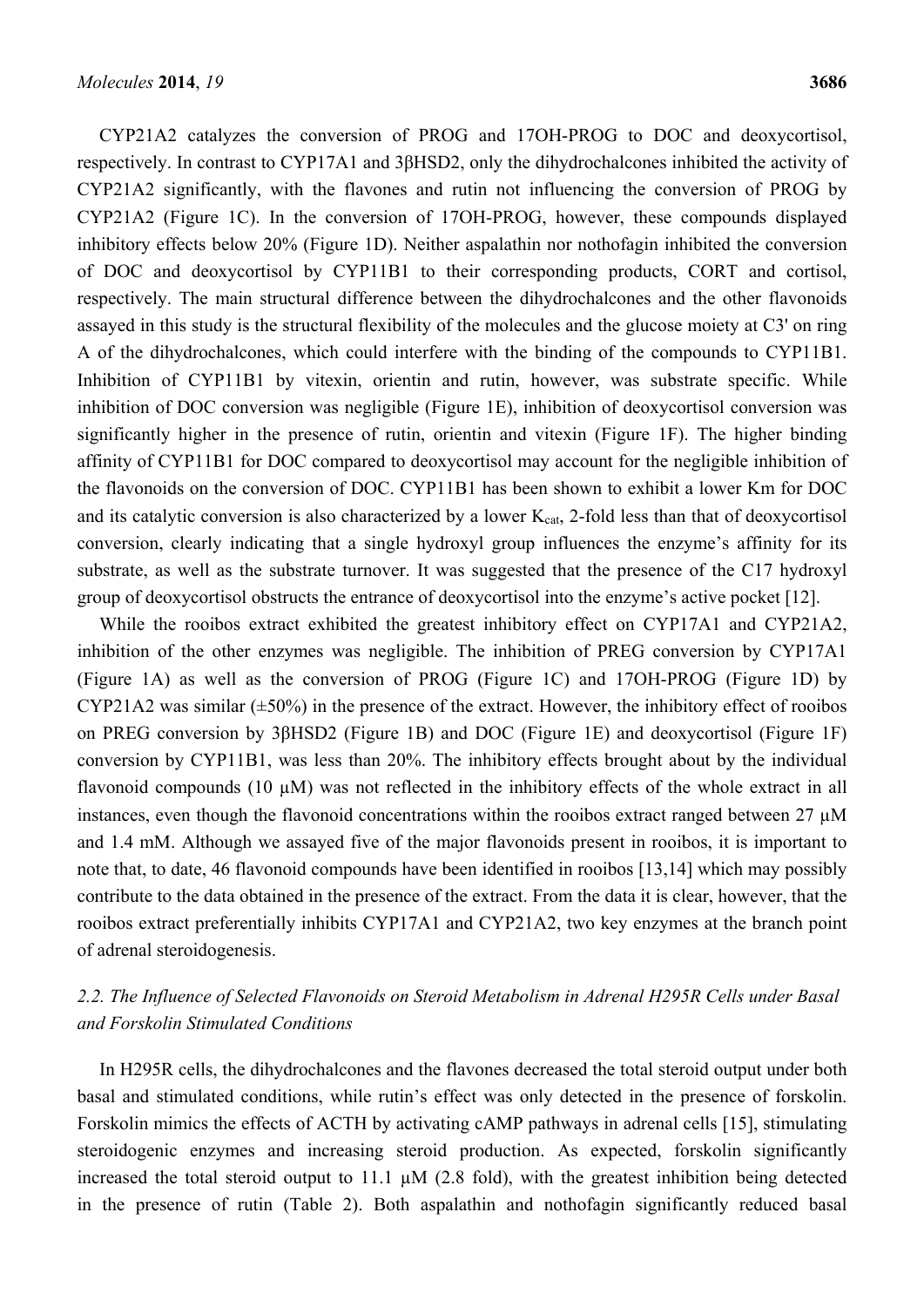17OH-PROG and 16OH-PROG levels due to the inhibition of CYP17A1 and 3βHSD2. Nothofagin also reduced deoxycortisol levels under basal conditions, possibly due to inhibition of CYP21A2 or due to lower levels of 17OH-PROG being available as the precursor substrate. Both dihydrochalcones reduced A4 levels significantly under basal and forskolin stimulated conditions, indicative of 3βHSD2 inhibition. Interestingly, while nothofagin reduced basal levels of 11β-hydroxyandrostenedione (11OHA4), the product of A4, it did not reduce basal production of cortisol, which is catalysed by the same enzyme, CYP11B1. Although this may suggest possible inhibition of CYP11B1, neither aspalathin nor nothofagin were shown to inhibit the enzyme at 10 µM in COS-1 cells, suggesting that the reduction in 11OHA4 was due to upstream inhibition. Under stimulated conditions, the production of both cortisol and 11OHA4 was inhibited in the presence of aspalathin and nothofagin, indicating upstream inhibition, resulting in reduced levels of precursor steroid metabolites. It should, however, also be noted that when comparing inhibitory effects of the flavonoid compounds under basal and stimulated conditions, the expression levels of steroidogenic enzymes are altered when cells are stimulated with forskolin, which would in turn alter steroid metabolite/precursor levels. From these results it is clear that the inhibitory effects of both dihydrochalcones are very similar, however, the inhibitory effect of nothofagin was notably greater than that of aspalathin.

| <b>Steroid</b>     | <b>Basal</b>         |          | $+$ Aspalathin <sup>a</sup> |     | $+$ Nothofagin $^a$ |            |             |        | + Orientin |             |     | + Vitexin |            | $+$ Rutin $b$ |            |     |  |
|--------------------|----------------------|----------|-----------------------------|-----|---------------------|------------|-------------|--------|------------|-------------|-----|-----------|------------|---------------|------------|-----|--|
| metabolites        | $Total \pm SEM (nM)$ |          | Fold change                 |     | Fold change         |            | Fold change |        |            | Fold change |     |           |            | Fold change   |            |     |  |
| PREG               | 35.2                 | $\pm$    | 2.2                         |     |                     |            |             |        |            |             |     |           | $\uparrow$ | 1.4           | $\ast\ast$ |     |  |
| <b>PROG</b>        | 5.8                  | $\pm$    | 1.7                         |     |                     |            |             |        |            |             |     |           |            |               |            |     |  |
| DOC                | 107.4                | $\pm$    | 13.0                        |     |                     |            |             |        |            | $\uparrow$  | 1.2 | $\ast$    | ↑          | 1.2           | $\pm\pm$   |     |  |
| <b>CORT</b>        | 241.1                | $\pm$    | 31.6                        |     |                     |            |             |        |            | $\uparrow$  | 1.2 | $\ast$    |            |               |            |     |  |
| 18OH-CORT          | 9.3                  | $\pm$    | 1.3                         |     |                     |            |             |        |            | $\uparrow$  | 2.6 | $\ast$    |            |               |            |     |  |
| <b>ALDO</b>        | 2.3                  | $\pm$    | 0.5                         |     |                     |            |             |        |            |             |     |           |            |               |            |     |  |
| $11-DHC$           | 9.9                  | $\pm$    | 0.3                         |     |                     |            |             |        |            |             |     |           |            |               |            |     |  |
| 16OH-PROG          | 66.4                 | $\pm$    | 10.3                        |     | 2.3                 | $***$      |             | 3.6    | ***        |             | 1.2 | ***       |            | 1.8           | ***        |     |  |
| 17OH-PROG          | 56.8                 | $\pm$    | 6.3                         |     | 3.6                 | **         |             | 4.8    | $\ast\ast$ |             |     |           |            | 1.4           | $\ast$     |     |  |
| Deoxycortisol      | 1741.0               | $\pm$    | 234.1                       |     |                     |            |             | 2.3    | $\ast$     |             |     |           |            | 1.3           | ***        |     |  |
| Cortisol           | 670.2                | $\pm$    | 39.3                        |     |                     |            |             |        |            |             |     |           |            | 1.3           | $\pm\pm$   |     |  |
| Cortisone          | 6.6                  | $\pm$    | 2.2                         |     |                     |            |             |        |            |             | 1.5 | $* * *$   |            | 1.8           | ***        |     |  |
| A4                 | 806.5                | $\pm$    | 115.6                       |     | 2.4                 | $\ast\ast$ |             | 3.5    | ***        |             | 1.1 | $\ast$    |            | 1.5           | ***        |     |  |
| 11OHA4             | 90.1                 | $\pm$    | 11.1                        |     |                     |            |             | 3.0    | $\ast$     |             |     |           |            | 1.5           | ***        |     |  |
| Testosterone       | 39.22                | $_{\pm}$ | 3.60                        |     | 4.3                 | $***$      |             | 7.1    | $* * *$    |             | 1.3 | $\pm\pm$  |            | 2.5           | $***$      |     |  |
| Total steroid (nM) | 3947.0               |          |                             | 1.6 |                     |            | 2.0         | $\ast$ |            | 1.0         |     |           | 1.3        | $\pm\pm$      |            | 1.0 |  |

**Table 2.** Steroid metabolites produced in adrenal H295R cells under basal and forskolin (10  $\mu$ M) stimulated conditions in the absence and presence of selected flavonoids (10  $\mu$ M) after 48 h.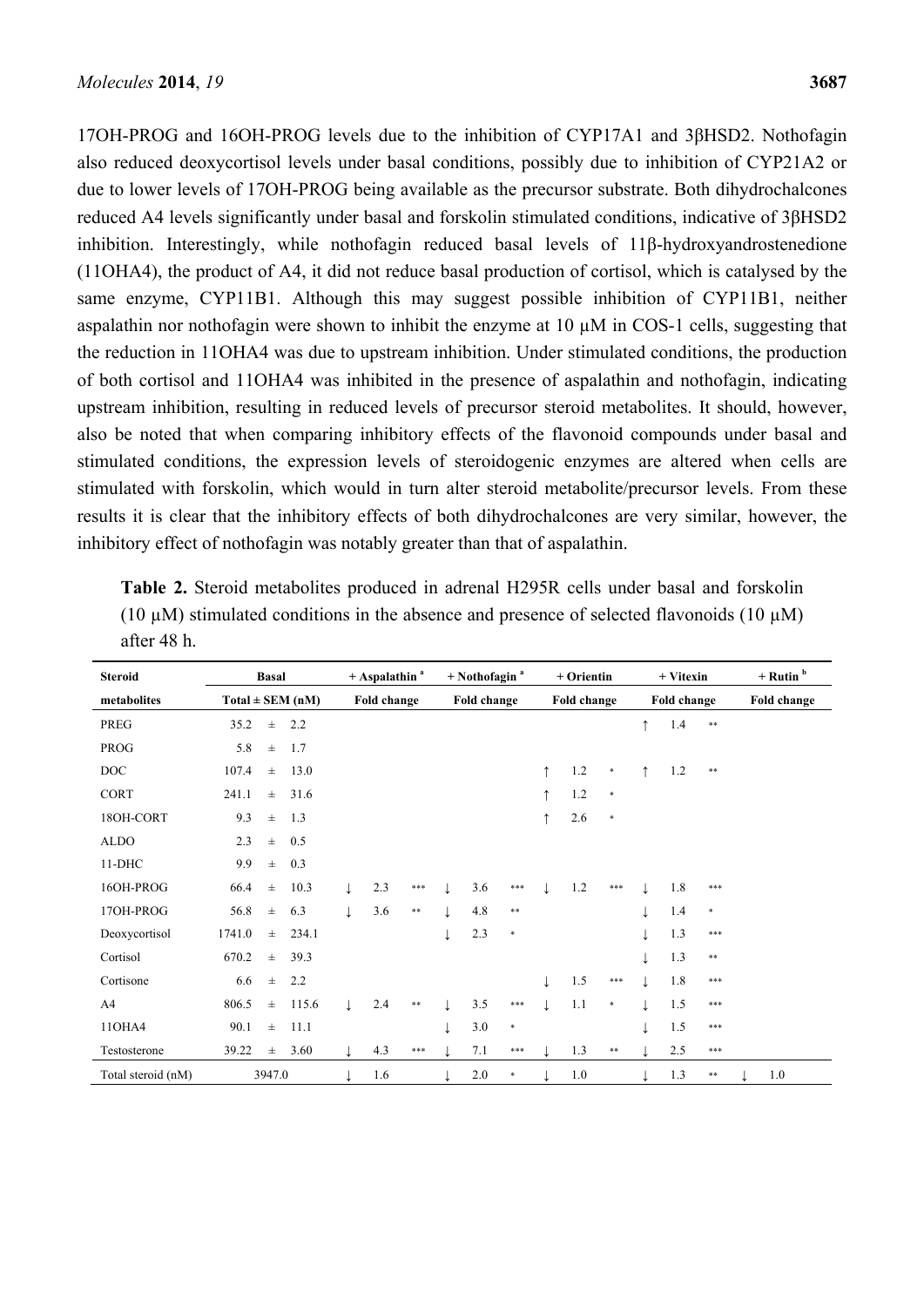| <b>Steroid</b>     | Forskolin            |                   | $+$ Aspalathin <sup>a</sup> |             | $+$ Nothofagin $a$ |  |             |         | + Orientin  |     |        | + Vitexin   |     | $+$ Rutin $b$ |             |     |        |
|--------------------|----------------------|-------------------|-----------------------------|-------------|--------------------|--|-------------|---------|-------------|-----|--------|-------------|-----|---------------|-------------|-----|--------|
| metabolites        | $Total \pm SEM$ (nM) |                   |                             | Fold change |                    |  | Fold change |         | Fold change |     |        | Fold change |     |               | Fold change |     |        |
| PREG               | 47.5<br>$\pm$        | 3.4               |                             |             |                    |  |             |         | $\uparrow$  | 1.4 | $**$   |             | 1.3 | $\pm\pm$      |             |     |        |
| <b>PROG</b>        | 5.1                  | 0.5<br>$\pm$      |                             |             |                    |  |             |         | $\uparrow$  | 1.4 | $**$   | $\uparrow$  | 1.5 | $* *$         |             |     |        |
| DOC                | 343.2                | 61.1<br>$\pm$     |                             |             |                    |  |             |         |             | 1.2 | $\ast$ |             | 1.1 | $\ast$        |             |     |        |
| <b>CORT</b>        | 2062.0               | 170.5<br>$\pm$    |                             |             |                    |  |             |         |             |     |        |             | 1.3 | $* *$         |             | 1.9 | $\ast$ |
| 18OH-CORT          | 104.8                | 15.1<br>$\pm$     |                             |             |                    |  |             |         |             |     |        |             |     |               |             | 2.0 | **     |
| <b>ALDO</b>        | 27.4                 | 3.4<br>$\pm$      |                             |             |                    |  |             |         | T           | 1.1 | ***    |             | 1.4 | $\ast$        |             |     |        |
| $11-DHC$           | 11.2                 | 1.4<br>$\pm$      |                             |             |                    |  |             |         |             |     |        |             |     |               |             |     |        |
| 16OH-PROG          | 66.0<br>$\pm$        | 4.7               |                             |             |                    |  |             |         |             |     |        |             | 1.4 | $* *$         |             |     |        |
| 17OH-PROG          | 36.0<br>$\pm$        | 2.4               |                             |             |                    |  |             |         |             |     |        |             |     |               |             | 3.1 | $\ast$ |
| Deoxycortisol      | 2757.0               | 393.1<br>$_{\pm}$ |                             |             |                    |  |             |         |             |     |        |             | 1.3 | $\ast$        |             | 2.0 | **     |
| Cortisol           | 3793.0               | 285.1<br>$\pm$    |                             | 1.3         | $* * *$            |  | 1.7         | ***     |             | 1.3 | ***    |             | 1.8 | ***           |             | 3.0 | ***    |
| Cortisone          | 11.6<br>$\pm$        | 2.7               |                             |             |                    |  | 2.6         | $\ast$  |             |     |        |             |     |               |             |     |        |
| A <sub>4</sub>     | 1402.0               | 180.0<br>$_{\pm}$ | $\downarrow$                | 1.7         | ***                |  | 2.0         | ***     |             | 1.4 | ***    |             | 1.5 | ***           |             | 4.4 | ***    |
| 11OHA4             | 388.3                | 16.3<br>$\pm$     |                             | 1.3         | $\ast\ast$         |  | 2.5         | $* * *$ |             | 1.5 | ***    |             | 1.7 | ***           |             | 6.9 | ***    |
| Testosterone       | 50.5                 | 6.1<br>$\pm$      |                             | 1.7         | ***                |  | 2.4         | ***     |             | 1.7 | ***    |             | 2.3 | ***           |             | 5.8 | ***    |
| Total steroid (nM) | 11.141.0             |                   |                             | 1.4         | *                  |  | 1.4         | *       |             | 1.1 |        |             | 1.3 | **            |             | 2.3 | **     |

**Table 2.** *Cont*.

\*  $p < 0.05$ , \*\*  $p < 0.01$ , \*\*\*  $p < 0.001$ ; a Adapted from [8]; b Adapted from [11];  $\uparrow$  (increase) or  $\downarrow$  (decrease) in steroid levels (nM) under basal / forskolin stimulated conditions in the presence of flavonoids.

Orientin, the flavone analogue of aspalathin, significantly increased the steroid flux in the mineralocorticoid pathway, increasing basal levels of DOC, CORT and 18OH-CORT, suggesting that inhibition of CYP17A1 resulted in more metabolites being channeled into the mineralocorticoid pathway. The data obtained clearly shows that the flavones inhibit CYP17A1, since PREG and PROG levels increased, while 16OH-PROG and 17OH-PROG levels decreased (Table 2).

The inhibitory profile of vitexin was very similar to that of orientin, however, vitexin exhibited a greater inhibitory effect, reducing the total steroid output 1.3-fold under both basal and stimulated conditions, while the effect of orientin on total steroid production was negligible. Interestingly, under stimulated conditions, during which aldosterone synthase (CYP11B2) expression is upregulated [16], the effect of vitexin on the mineralocorticoid pathway was much more prominent compared to orientin, with a greater reduction in ALDO levels being observed, suggesting inhibition of either CYP11B2 or upstream enzymes. Under both basal and stimulated conditions, vitexin also had a much greater effect on the glucocorticoid pathway compared to orientin, reducing the levels of cortisol and its precursors significantly. In COS-1 cells, rutin as well as the flavones inhibited the biosynthesis of cortisol by CYP11B1, while the dihydrochalcones did not, suggesting that the reduced cortisol levels observed in H295R cells in the presence of aspalathin and nothofagin may be indicative of upstream inhibition only.

While the dihydrochalcones and their flavone analogues reduced basal testosterone levels significantly, it was the former compounds which had the greatest effect, suggesting inhibition of 17βHSD. However, the adrenal is not the primary site for 17βHSD expression, as is also the case for 11βHSD2, which catalyses the formation of cortisone and 11-dehydrocorticosterone (11-DHC). The detected levels of these metabolites were very low, with the flavones reducing cortisone levels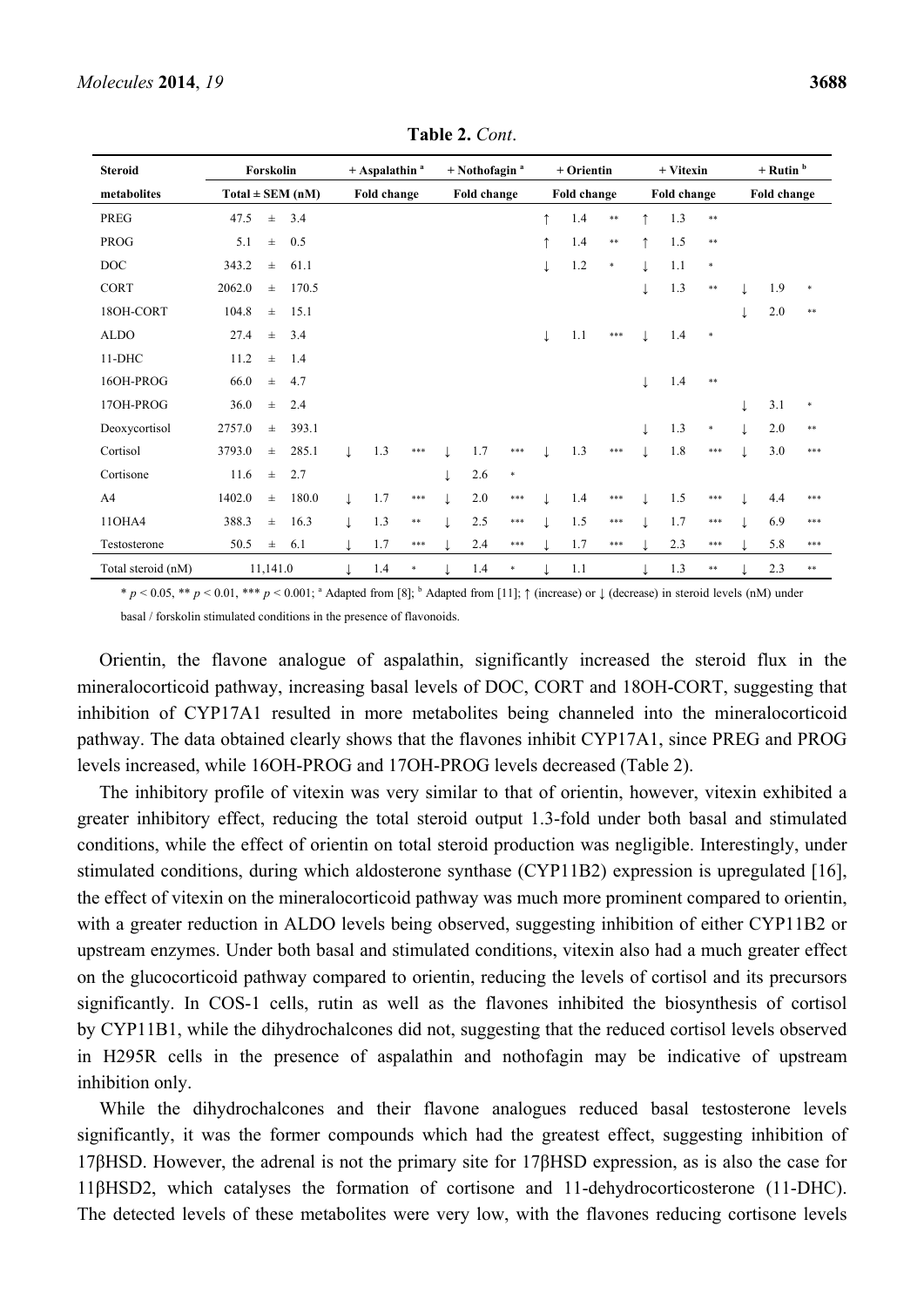under basal conditions, while under stimulated conditions, it was inhibited in the presence of nothofagin only. Although 17βHSD and 11βHSD2 are expressed at very low levels in the adrenal [17], it would appear that these hydroxysteroid dehydrogenases, together with 3βHSD2, are sensitive to the flavonoid compounds present in Rooibos.

In a recent pharmacophore-based virtual screening study investigating inhibitors of 17βHSD type 3 and 5, key enzymes involved in adrenal androgen production, it was shown that the ligand binding domain of these enzymes is able to accommodate structurally highly diverse ligands which bind to different regions of the active site. An enlargement of the binding cavity was observed in the crystal structure of 17βHSD3/5 when rutin was bound to these enzymes. Furthermore, the X-ray structure of rutin bound to 17βHSD5 showed that water molecules formed a hydrogen bonding network with rutin bound at the base of the ligand binding domain [18].

Rutin, one of the more stable flavonoid compounds in both fermented and unfermented Rooibos, had no significant effect on any of the steroid hormones under basal conditions. However, upon forskolin stimulation, rutin had the greatest inhibitory effect of all the flavonoid compounds assayed, reducing the total steroid output 2.3-fold. In the mineralocorticoid pathway, CORT and 18OH-CORT levels were significantly lower, suggesting inhibition of CYP11B2. In the glucocorticoid pathway, significant reductions in the levels of 17OH-PROG, deoxycortisol and cortisol indicate inhibition of CYP17A1 and CYP11B1, as was also shown in COS-1 cells (Figure 1). Upstream inhibition also contributed to the reduced deoxycortisol levels, since rutin did not inhibit CYP21A2. In the adrenal androgen precursor pathway, rutin reduced the levels of A4, testosterone and 11OHA4, suggesting inhibition of CYP17A1 and/or 3βHSD2.

The data obtained in the H295R cell line did not in all cases reflect results obtained in COS-1 cells. The expression levels of the individual enzymes assayed in COS-1 cells are comparable, as the cells were transiently transfected with equal concentrations of the appropriate cDNA. Furthermore, the conversion of substrates in COS-1 cells allowed assays to be conducted under very specific conditions. A fixed substrate concentration and no competition from other enzymes for the same substrates, as is the case in the adrenal H295R cell model, allowed us to investigate the effect of flavonoids on the catalytic activity of specific steroidogenic enzymes. In contrast, enzymes are expressed at different levels in adrenal H295R cells and vary from enzyme to enzyme under both basal and forskolin stimulated conditions, with specific enzymes being upregulated when cells are stimulated. It was recently shown that under basal conditions in H295R cells, CYP11A1 is expressed at the highest levels, followed by CYP21A2, CYP17A1, SULT2A1, 3βHSD2, CYP11B2 and CYP11B1, while under forskolin stimulated conditions, CYP17A1 is expressed at the highest levels, followed by CYP21A2, CYP11A1, 3βHSD2, SULT2A1, CYP11B2, and CYP11B1 [16].

Overall, from these results it is clear that orientin and vitexin had the greatest effect on the mineralocorticoid pathway under both basal and forskolin stimulated conditions. The dihydrochalcones had no significant effect on any of the metabolites in the mineralocorticoid pathway, while rutin's effect was only detected under stimulated conditions, with significantly reduced levels of ALDO precursors, CORT and 18OH-CORT. The influence of rutin was most evident in the glucocorticoid and adrenal androgen pathways under stimulated conditions, with the other flavonoids decreasing metabolites under both basal and stimulated conditions in these pathways.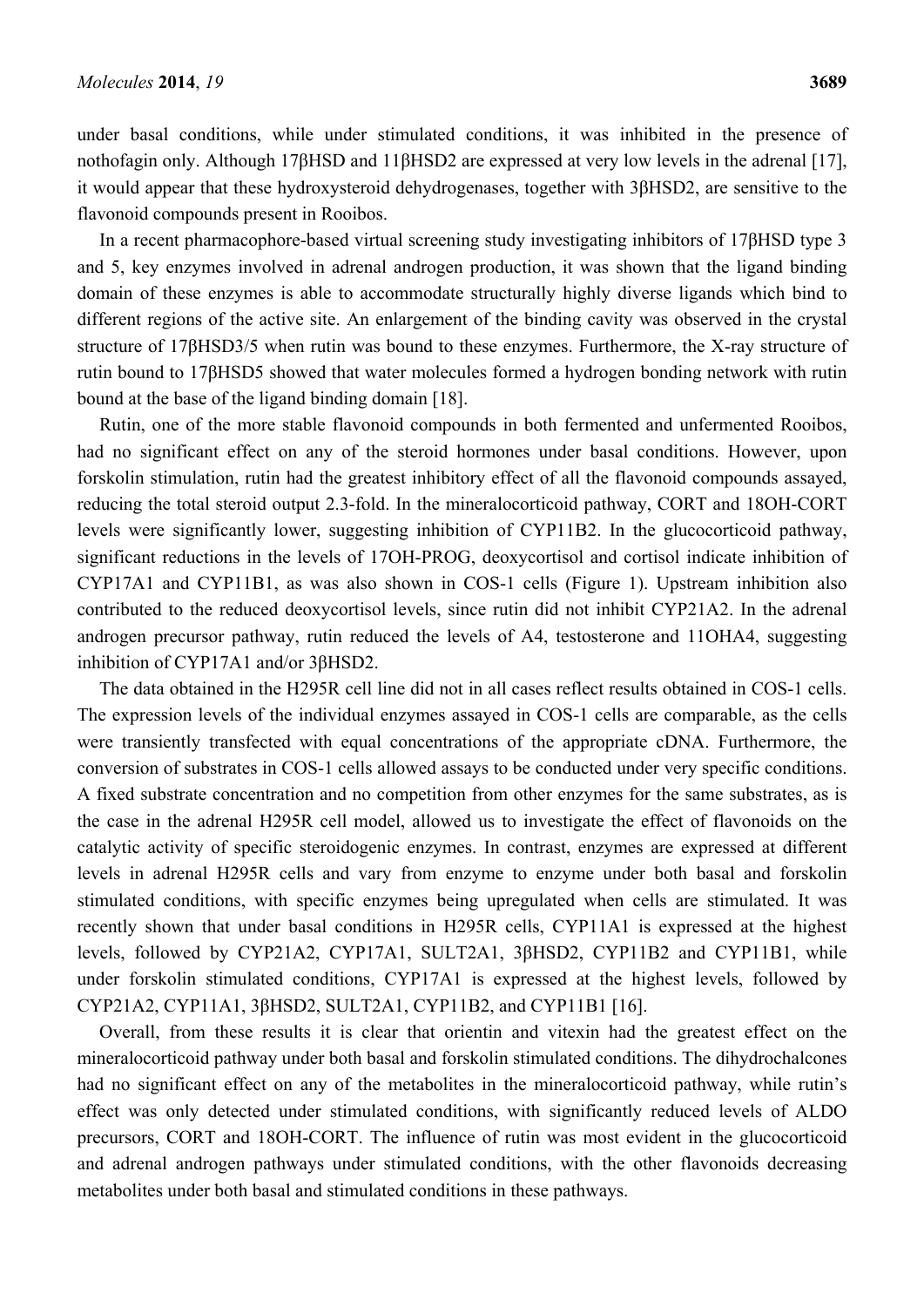#### *2.3. Structure Activity Analyses*

Analyses regarding the influence of structural differences of flavonoid compounds on their ability to inhibit steroidogenic enzymes are hampered due to the uncertainty of the manner in which these compounds would interact with the active site of these enzymes. As the type of inhibition of the steroidogenic cytochromes P450 by the flavonoids is not known, it is possible that binding could also occur at sites other than the active pocket. Furthermore, molecular docking studies reporting on structural aspects of flavonoid compounds impacting on substrate inhibition in terms of steroidogenic enzymes are limited. It has, however, been shown by Ohno *et al.* that the isoflavone, diadzein, was able to competitively inhibit the binding of DHEA and PROG to 3βHSD2 and CYP21A2, respectively. The authors suggested, having assayed a range of flavone compounds, that it was the hydroxyl groups at C6 on ring A and C4' on ring B which played an important role in the inhibition of steroidogenic P450 enzymes. They showed, in cAMP-stimulated H295R cells, at a concentration of 12.5  $\mu$ M, that 6-hydroxyflavone, 4'-hydroxyflavone and apigenin, which contains hydroxyl groups at C5, C7 and C4', inhibited cortisol production significantly [7]. In the present study, vitexin, with a C4' hydroxyl group and orientin with C3' and C4' hydroxyl groups, both also containing a glucose moiety at C8, significantly inhibited cortisol biosynthesis at a concentration of 10 µM. In COS-1 cells, it was the flavones and rutin that inhibited CYP11B1 significantly, while the dihydrochalcones did not inhibit the activity of CYP11B1 towards DOC or deoxycortisol. It is interesting to note that the flavones as well as rutin, containing glucose moieties on ring A and ring C respectively, showed negligible inhibition of CYP21A2. In contrast, while aspalathin and nothofagin significantly inhibited substrate conversion by CYP21A2, these compounds had no influence on the conversion of either DOC or deoxycortisol by CYP11B1, possibly due to the glucosyl moiety at C3' on ring A. Our data thus far suggests that a glucosyl moiety at this position may prevent compounds inhibiting the catalytic activity of CYP11B1, while the C8 glucosyl and C3 rutinosyl moieties on the pyran ring of the other flavonoids do not. Substitutions at C3 and C4 (dihydrochalcones) and C3' and C4' (flavones and flavonol) on the B ring may, however, also play a role. The type of inhibition that these compounds elicit need to be determined, while homology models may pinpoint the effect of functional groups on the binding of the compounds in the active pocket of the relevant enzymes.

In a more recent study by Hasegawa *et al.* [5], it was also shown in H295R cells that a range of flavones with hydroxyl groups at positions C4' or C3' and C4' on ring B significantly reduced the levels of DOC and A4, suggesting inhibition of 3βHSD2, while apigenin was more potent than the other polyphenols assayed, increasing the levels of PREG and 17OH-PROG, suggesting inhibition of CYP17A1, CYP21A2 and 3βHSD2. Apigenin was also shown to downregulate the expression levels of CYP17A1, CYP21A2 and 3βHSD2 mRNA significantly [5].

From our data it appears that the enzymes 3βHSD2 and CYP17A1 are most susceptible to inhibition by the rooibos flavonoids assayed in this study. The natural substrates for these two enzymes, PREG, 17OH-PREG and DHEA contains a hydroxyl group on C3 of the steroid backbone structure involved with substrate binding in the active pocket [19,20]. It is possible that the hydroxyl group on position C4' of the flavonoid is involved in the binding of these compounds to the active pocket of steroidogenic P450 enzymes, with hydrogen bonds stabilizing the orientation of flavonoid compounds in the active site. However, since limited data is available on the molecular docking of flavonoids, no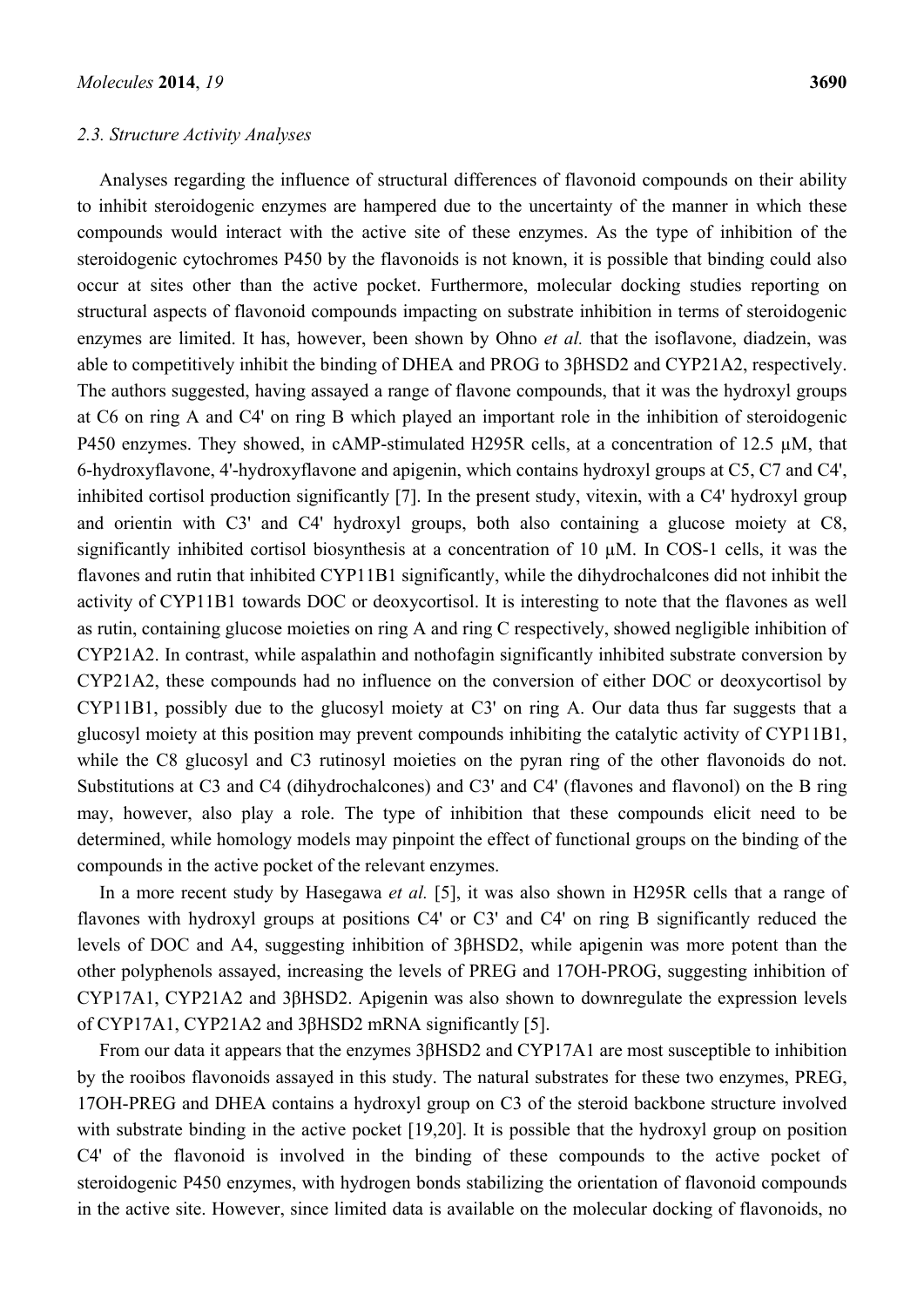conclusions can be drawn regarding the orientation of these compounds within the active pocket. In addition, as the mechanism of inhibition is uncertain, the binding of these compounds to the same site that the substrate would occupy cannot be assumed. A recent study by Androutsopoulos *et al.* [21], investigating the binding mode of selected flavonoids to the heme group using the CYP1A2 crystal structure as a template, predicted that flavonoids bind in the active pocket with the B-ring orientated towards the heme group. In an earlier study, Shimada *et al.* [22] investigated the inhibition of a range flavonoid compounds towards five human P450 enzymes by assessing inhibitory activity together with molecular docking studies. These studies clearly showed that the position and number of hydroxy and methoxy groups impacted on the orientation of the compounds in the active pocket of the different enzymes. It was shown that ring B of the compounds was not, in all cases, oriented towards the heme group and that hydroxy/methoxy substitutions influenced positioning of the flavonoid compounds and thus also affected the mechanisms of inhibition for the enzymes assayed.

The compounds assayed in this study all contained glucose moieties on either ring A or C, which would, if bound in the active site of the enzyme, affect the orientation of the molecule, impacting on the mechanism of inhibition. It would seem that while a hydroxy group on B ring plays a role in flavonoid inhibitory activity, a second hydroxy group does not significantly affect inhibition or contribute towards increasing inhibition, possibly due to rotation between rings A and B resulting in a degree of flexibility. It should, however, also be noted that aspalathin and nothofagin have a more flexible structure compared to rutin, orientin and vitexin. It is interesting to note that the dihydrochalcones inhibit the catalytic activity of CYP21A2 towards both substrates, while exhibiting no inhibitory effect on CYP11B1, regardless of the substrate. In contrast, the inhibition of the activity of these enzymes towards their substrates differs in the presence of flavone/flavonol compounds, with the inhibitory effect of these compounds being greater when the substrate is hydroxylated at the C17 position.

#### **3. Experimental**

#### *3.1. Reagents and Instruments*

Unfermented rooibos plant material was provided by the South African Rooibos Council (Rooibos LTD-BPK, Clanwilliam, South Africa). Aspalathin and nothofagin were obtained from Prof. W.C.A. Gelderblom (Medical Research Council, Western Cape, South Africa). Orientin and vitexin were purchased from Extrasynthese (Genay Cedex, France). Rutin, steroid metabolites, forskolin, Dulbecco's modified Eagle's Medium (DMEM) and an MTT assay kit were purchased from Sigma-Aldrich (St. Louis, MO, USA). Nucleobond® AX plasmid preparation kits were purchased from Machery-Nagel (Duren, Germany). Mirus TransIT®-LT1 transfection reagent was purchased from Mirus Bio Corporation (Madison, WI, USA). Penicillin–streptomycin, fetal calf serum and trypsin-EDTA were obtained from Gibco BRL (Gaithersburg, MD, USA). Deuterated cortisol (9,11,12,12-D4-cortisol) was purchased from Cambridge isotopes (Andover, MA, USA).  $DMEM/F_{12}$  and gentamicin were purchased from Invitrogen/Gibco (Grand Island, New York, USA). Cosmic calf serum was supplied by HyClone®, Thermo Scientific (South Logan, Utah, USA). A bicinchoninic acid (BCA) protein determination kit was purchased from Pierce (Rockford, IL, USA). The UPLC BEH C18 column was purchased from Waters (Milford, MA, USA). The Kinetex PFP column was obtained from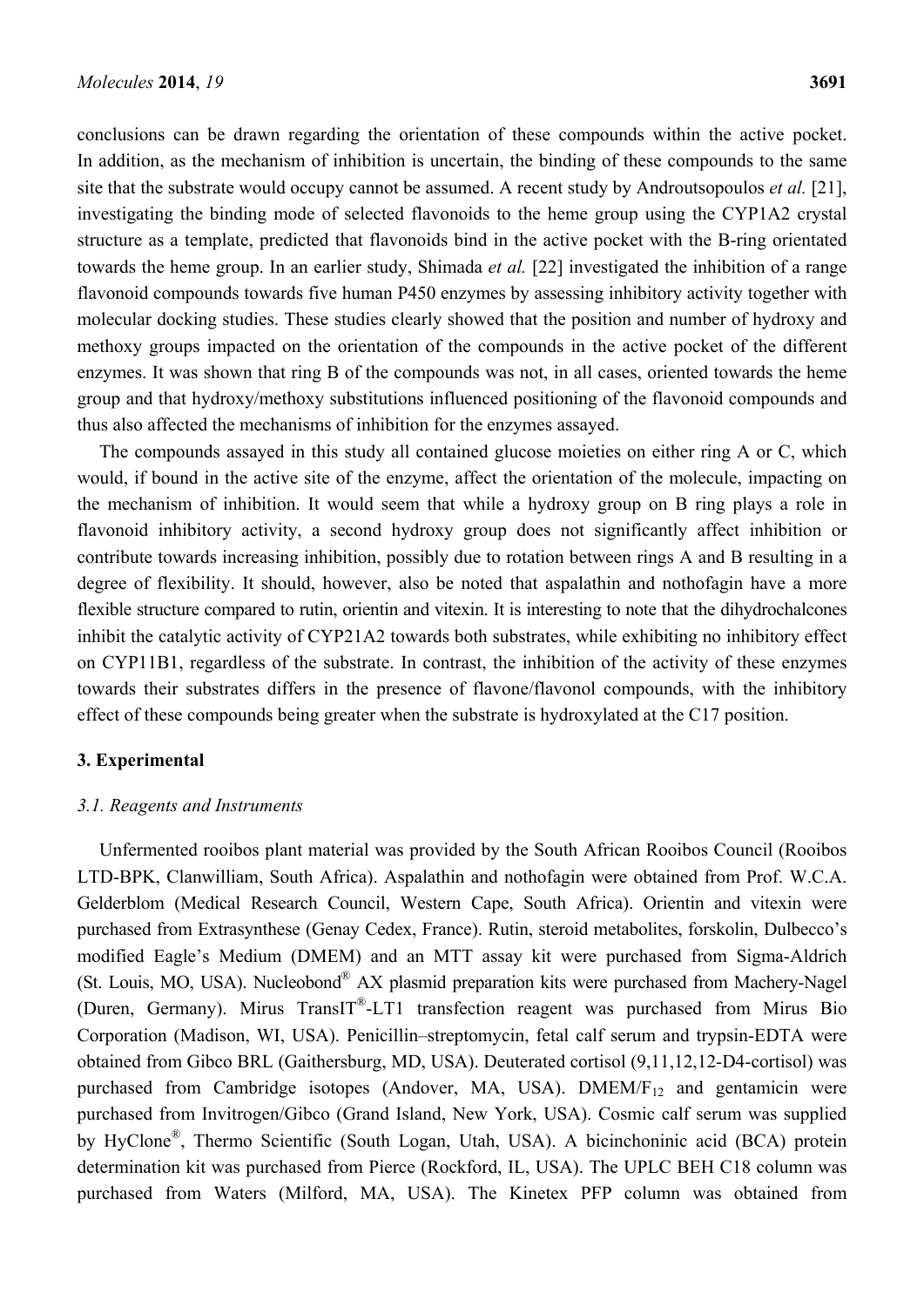Phenomenex (Torrance, CA, USA). All chemicals were of the highest quality and supplied by reputable scientific suppliers.

#### *3.2. Substrate Conversion Assays in Transiently Transfected COS-1 Cells*

COS-1 cells were grown at 37 °C and 5% CO<sub>2</sub> in DMEM containing 0.9 g/L glucose, 0.12% NaHCO<sub>3</sub>, 10% fetal calf serum and 1% penicillin streptomycin. The cells were plated into 12 well dishes  $(1 \times 10^5 \text{ cells/mL}, 1 \text{ mL/well}), 24 \text{ h prior to transfection. Cells were transiently transfected with}$ 0.5 μg cDNA (baboon CYP17A1/pCIneo, baboon 3βHSD2/pCIneo, baboon CYP21A2/pCIneo) and 1.5 µL *Mirus TransIT®*- LT1 transfection reagent according to the manufacturer's instructions. Co-transfections with baboon CYP11B1/pTarget and human ADX/pCIneo cDNA were carried out using 0.25 µg of each plasmid. Control transfection reactions were performed using the pCIneo vector containing no cDNA insert. Cells were incubated for 72 h prior to substrate addition. Substrate conversion (1 µM) was assayed in the absence and presence of aspalathin, nothofagin, rutin, orientin and vitexin, assayed at 10 µM, and unfermented rooibos extract, assayed at 4.3 mg/mL. The methanolic extract of unfermented rooibos plant material used in this study was prepared and analysed as previously described [8,11]. At specific time intervals, 500 µL aliquots were removed and the steroids were extracted using a 10:1 volume of dichloromethane to culture medium. The mixture was vortexed for 30 s, centrifuged at 500  $\times$ *g* for 5 min and the medium removed via aspiration. The dichloromethane phase, containing the steroid metabolites, was dried under  $N_2$ , resuspended in 150 µL methanol and stored at −20 °C prior to analyses.

#### *3.3. Steroid Metabolism in Adrenal H295R Cells*

H295R cells were grown at 37 °C and 5%  $CO<sub>2</sub>$  in DMEM/F<sub>12</sub>, supplemented with L-glutamine, 15 mM HEPES, pyridoxine, 1.125 g NaHCO3/l, 1% penicillin streptomycin, 0.01% gentamicin, and 10% cosmic calf serum (growth medium). The cells were plated into 12 well dishes  $(4 \times 10^5 \text{ cells/mL}$ , 1 mL/well) and incubated for 48 h. The medium was subsequently replaced with experimental medium (growth medium containing 0.1% cosmic calf serum) and cells were incubated for a further 12 h prior to substrate addition. Steroid metabolism was assayed in the presence of selected flavonoid compounds, aspalathin, nothofagin, rutin, orientin and vitexin  $(10 \mu M)$ , under both basal and forskolin (10  $\mu$ M) stimulated conditions. After 48 h, the medium (500  $\mu$ L) was removed and 15 ng D4-cortisol added as an internal standard. The steroids were extracted as described in Section 3.2.

#### *3.4. Cell Viability*

COS-1 cells were plated out in a 96 well plate (100  $\mu$ L,  $1 \times 10^5$  cells/mL) and incubated with selected flavonoid compounds (10 µM) for 8 h. H295R cells were plated out in a 96 well plate (100  $\mu$ L, 4 × 10<sup>5</sup> cells/mL) and incubated with selected flavonoids (10  $\mu$ M) and forskolin (10  $\mu$ M) for 48 h. Cell viability was assayed using an MTT toxicology assay kit according to the manufacturer's instructions. Color-standardized controls (media containing either 1 mg/mL or 4.3 mg/mL Rooibos extract) were included to compensate for the possible interference of the Rooibos color with the assay. None of the abovementioned test compounds had a significant effect on COS-1 or H295R cell viability.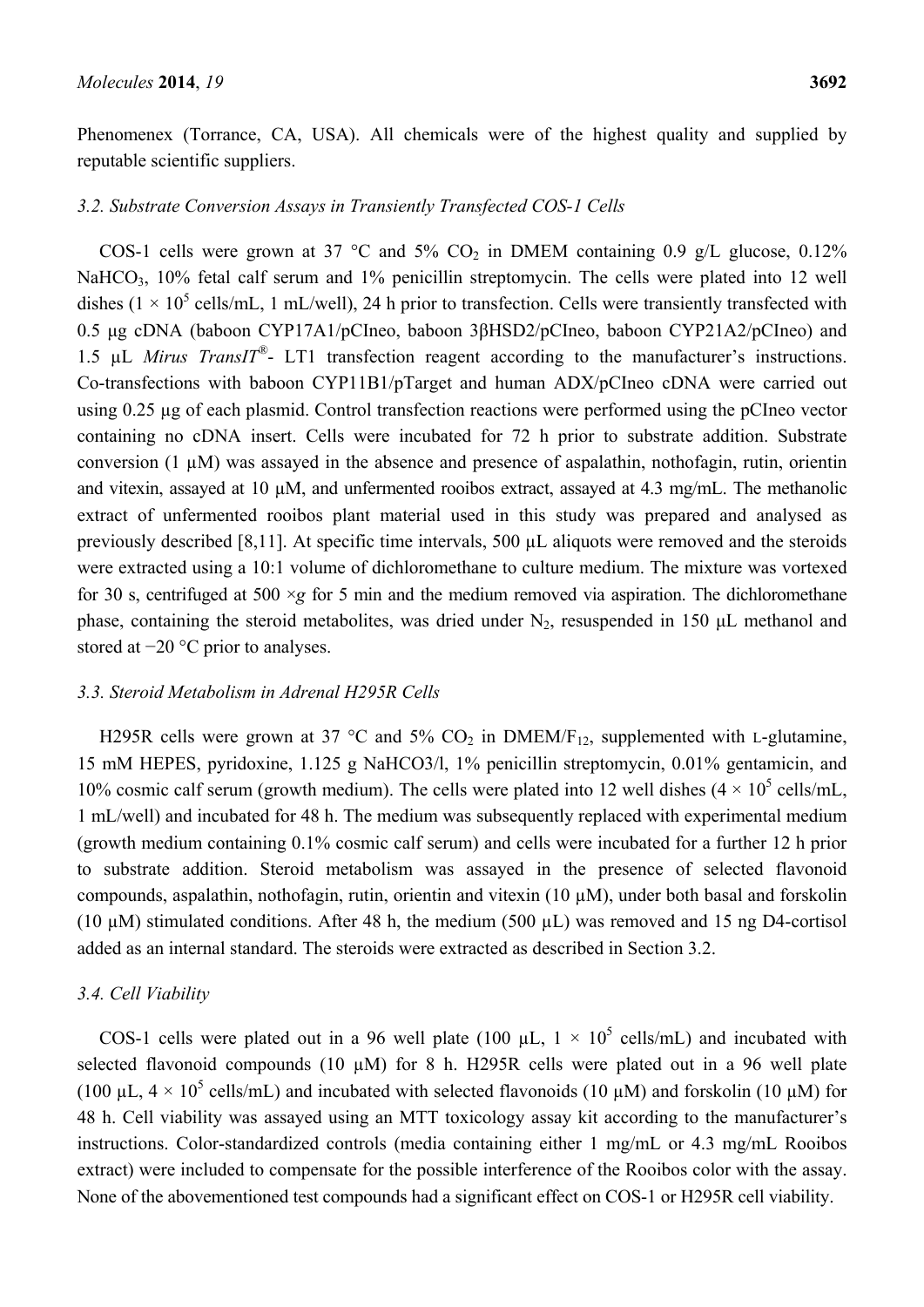#### *3.5. Separation and Quantification of Steroid Metabolites Using UPLC-MS/MS*

All steroid metabolites were analysed and quantified using UPLC–MS/MS (ACQUITY UPLC, Waters, Milford, MA, USA). Steroid metabolites from conversion assays in COS-1 cells were separated using a Waters UPLC BEH C18 (2.1 mm  $\times$  50 mm, 1.7 µm) column, while steroid metabolites produced in H295R cells were separated using a Phenomenex UPLC Kinetex PFP  $(2.1 \text{ mm} \times 100 \text{ mm}, 2.6 \text{ \mu m})$  column, as previously described [11]. A Xevo triple quadrupole mass spectrometer (Waters, Milford, USA) was used for quantitative mass spectrometric detection. All steroids were analysed in multiple reaction monitoring (MRM) mode using an electrospray in the positive ionization mode (ESI+). Gradients of the LC system and other relevant information including the mobile phases, flow rates, injection volumes, parent and daughter ions, cone (V) and collision (eV) voltages, retention times and the validation of the UPLC–MS/MS assays has been described previously [11]. Calibration curves were constructed by using weighted  $(1/x^2)$  linear least squares regression. Data was collected with the MassLynx 4.0 software program. The data obtained in assays conducted COS-1 cells are depicted as % inhibition of substrate conversion, while the data obtained in H295R cells are expressed as absolute values  $(nM) \pm SEM$ .

#### *3.6. Statistical Analysis*

All results are representative of two independent experiments, performed in triplicate, with the data being expressed as the mean  $\pm$  SEM. After each assay a protein determination by the Pierce BCA method was performed in order to normalize steroid levels to protein concentrations. Statistical analyses were calculated with GraphPad Prism (version 5) software (GraphPad Software, San Diego, CA, USA) using a one-way ANOVA, followed by a Dunnett's multiple comparison test. A value of  $p \le 0.05$  was considered to be statistically significant (\*  $p \le 0.05$ , \*\*  $p \le 0.01$ , \*\*\*  $p \le 0.001$ ).

#### **4. Conclusions**

This study included five of the major flavonoid compounds present in rooibos. These flavonoids, regardless of structural differences, all inhibited the activitiy of CYP17A1 and 3βHSD2, branch point enzymes in adrenal steroidogenesis. The dihydrochalcones and the flavone/flavonol compounds, however, showed marked differences in their inhibition of the activity of downstream enzymes, CYP21A2 and CYP11B1, expressed in COS-1 cells. In addition, these compounds also exhibited distinct differences in terms of specific substrates. It is clear that structural differences regarding the number and position of hydroxyl and glucose moieties, and structural flexibility, impact on the inhibitory effect of these flavonoids, possibly indicating different mechanisms. Rooibos extract, which contains a wide spectrum of flavonoid compounds, some of which are present at higher levels than was assayed, did not in all cases exhibit the same degree of inhibition. It is thus plausible that, of the array of compounds present in rooibos, some may inhibit while others may stimulate or have no effect at all. Overall, it is clear that, although the mechanism of inhibition is uncertain, the major rooibos flavonoid compounds assayed in this study significantly influence adrenal steroidogenic enzyme activities and steroid hormone levels.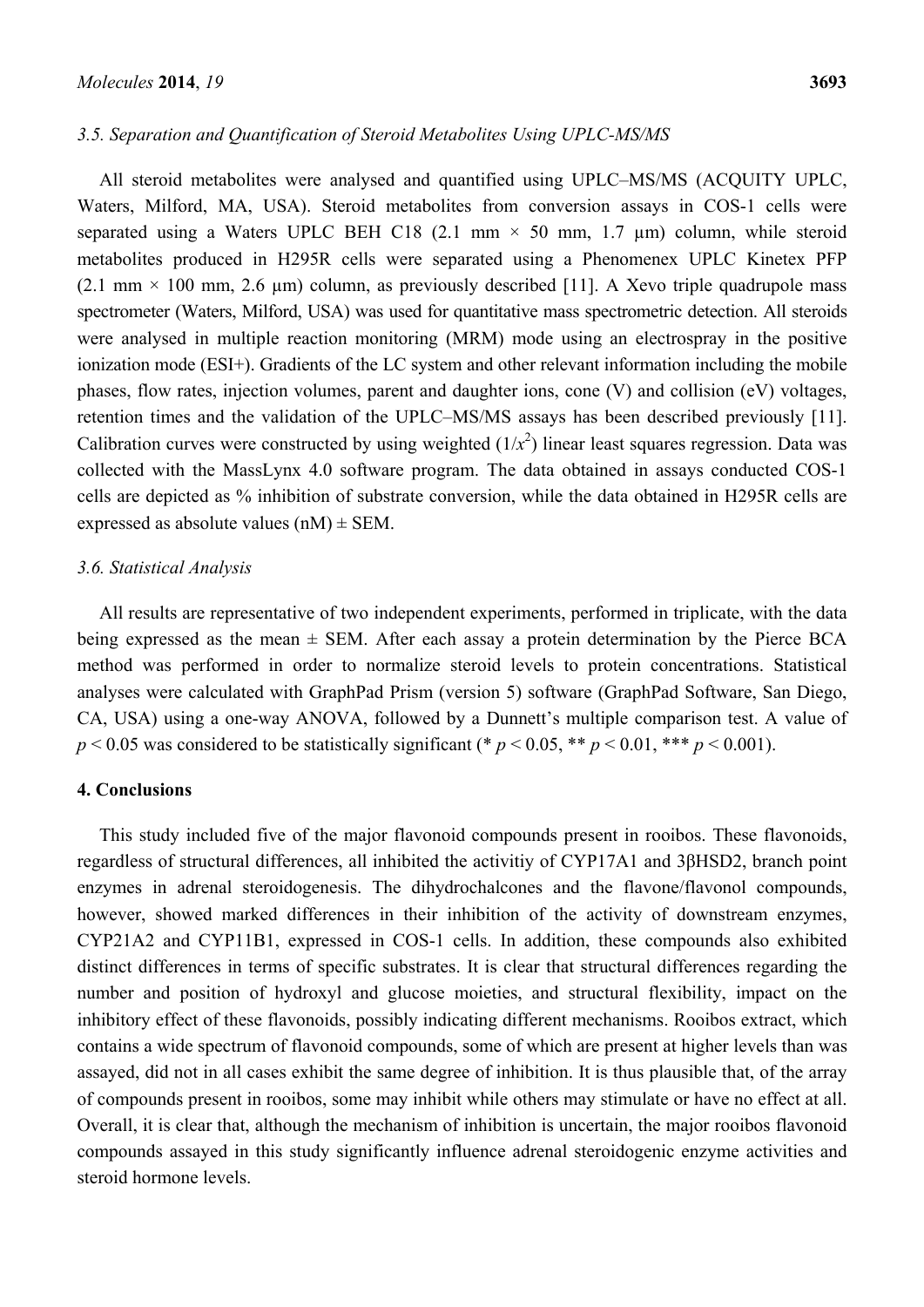### **Acknowledgments**

The authors would like to thank the South African Rooibos Council, CANSA, the National Research Foundation, THRIP (TP2011060100001) and the South African Medical Research Council for funding this project. We also thank Christiaan Malherbe and Lizette Joubert for analyses regarding the flavonoid content determination of the rooibos extract. The authors further wish to acknowledge Marietjie Stander for her technical expertise during UPLC-MS/MS analyses and William E. Rainey for kindly donating the H295R cell line.

#### **Author Contributions**

Both authors contributed equally towards the preparation of this manuscript.

# **Conflicts of Interest**

The authors declare no conflict of interest.

### **References**

- 1. Kuiper, G.G.; Lemmen, J.G.; Carlsson, B.; Corton, J.C.; Safe, S.H.; van der Saag, P.T.; van der, B.B.; Gustafsson, J.A. Interaction of estrogenic chemicals and phytoestrogens with estrogen receptor beta. *Endocrinology* **1998**, *139*, 4252–4263.
- 2. Shimamura, N.; Miyase, T.; Umehara, K.; Warashina, T.; Fujii, S. Phytoestrogens from *Aspalathus linearis. Biol. Pharm. Bull.* **2006**, *29*, 1271–1274.
- 3. Patel, D.; Shukla, S.; Gupta, S. Apigenin and cancer chemoprevention: Progress, potential and promise (review). *Int. J. Oncol.* **2007**, *30*, 233–245.
- 4. Singh, P.; Mishra, S.K.; Noel, S.; Sharma, S.; Rath, S.K. Acute exposure of apigenin induces hepatotoxicity in Swiss mice. *PLoS One* **2012**, *7*, e31964.
- 5. Hasegawa, E.; Nakagawa, S.; Sato, M.; Tachikawa, E.; Yamato, S. Effect of polyphenols on production of steroid hormones from human adrenocortical NCI-H295R cells. *Biol. Pharm. Bull.* **2013**, *36*, 228–237.
- 6. Hodek, P.; Trefil, P.; Stiborova, M. Flavonoids-potent and versatile biologically active compounds interacting with cytochromes P450. *Chem. Biol. Interact.* **2002**, *139*, 1–21.
- 7. Ohno, S.; Shinoda, S.; Toyoshima, S.; Nakazawa, H.; Makino, T.; Nakajin, S. Effects of flavonoid phytochemicals on cortisol production and on activities of steroidogenic enzymes in human adrenocortical H295R cells. *J. Steroid Biochem. Mol. Biol.* **2002**, *80*, 355–363.
- 8. Schloms, L.; Storbeck, K.H.; Swart, P.; Gelderblom, W.C.; Swart, A.C. The influence of *Aspalathus linearis* (Rooibos) and dihydrochalcones on adrenal steroidogenesis: Quantification of steroid intermediates and end products in H295R cells. *J. Steroid Biochem. Mol. Biol.* **2012**, *128*, 128–138.
- 9. Chrousos, G.P. Stress and disorders of the stress system. *Nat. Rev. Endocrinol.* **2009**, *5*, 374–381.
- 10. Miller, W.L.; Auchus, R.J. The molecular biology, biochemistry, and physiology of human steroidogenesis and its disorders. *Endocr. Rev.* **2011**, *32*, 81–151.